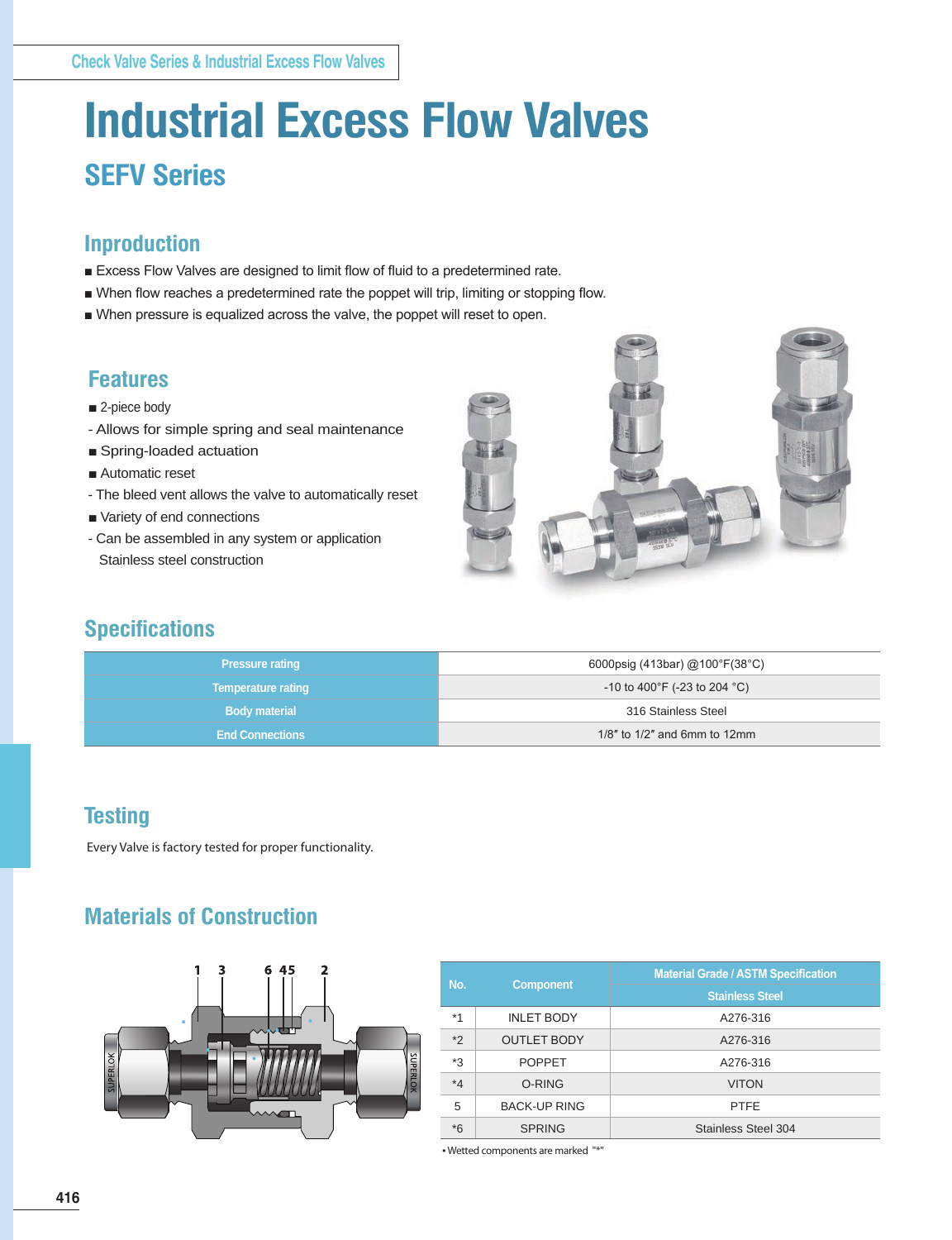### **Operation**

- The poppet is loaded by a spring in the open position during normal system operation.
- If the system becomes unbalanced and the downstream pressure drops, the poppet rapidly move to the tripped position.
- The poppet will remain in the tripped position until system pressure becomes equal across the bleed vent in the poppet.
- The bleed vent in the poppet will allow the pressure to slowly equalize across the valve if the downstream line is closed or repaired.
- When the system pressure becomes equal, the spring automatically reset the poppet to the open position.



### **Technical Data**

#### **Pressure - Temperature Ratings**

- Ratings based on Viton O-rings.
- 5000 psig (344 bar) for the SEFV series valves with end connections 3/8" female NPT.
- 4600 psig (316 bar) for the SEFV series valves with end connections 1/2" femaie NPT.

| <b>Body Material</b>       | <b>316 Stainless Steel</b>          |
|----------------------------|-------------------------------------|
| Temperature Rating °F (°C) | <b>Working Pressure, psig (bar)</b> |
| -10 to 100 (-23 to 27)     | 6000 (413)                          |
| 200 (93)                   | 5160 (355)                          |
| 250 (121)                  | 4910 (338)                          |
| 300 (148)                  | 4660 (321)                          |
| 400 (204)                  | 4280 (294)                          |

| <b>O-ring Material</b> | Temperature Rating °F (°C)   |
|------------------------|------------------------------|
| VITON                  | -10 to 400 (-23 to 204)      |
| Buna-N                 | $-40$ to 250 ( $-40$ to 121) |
| Ethylene Propylene     | $-50$ to 300 ( $-45$ to 148) |
| Kalrez                 | -10 to 400 (-23 to 204)      |

• Viton O-ring is standard.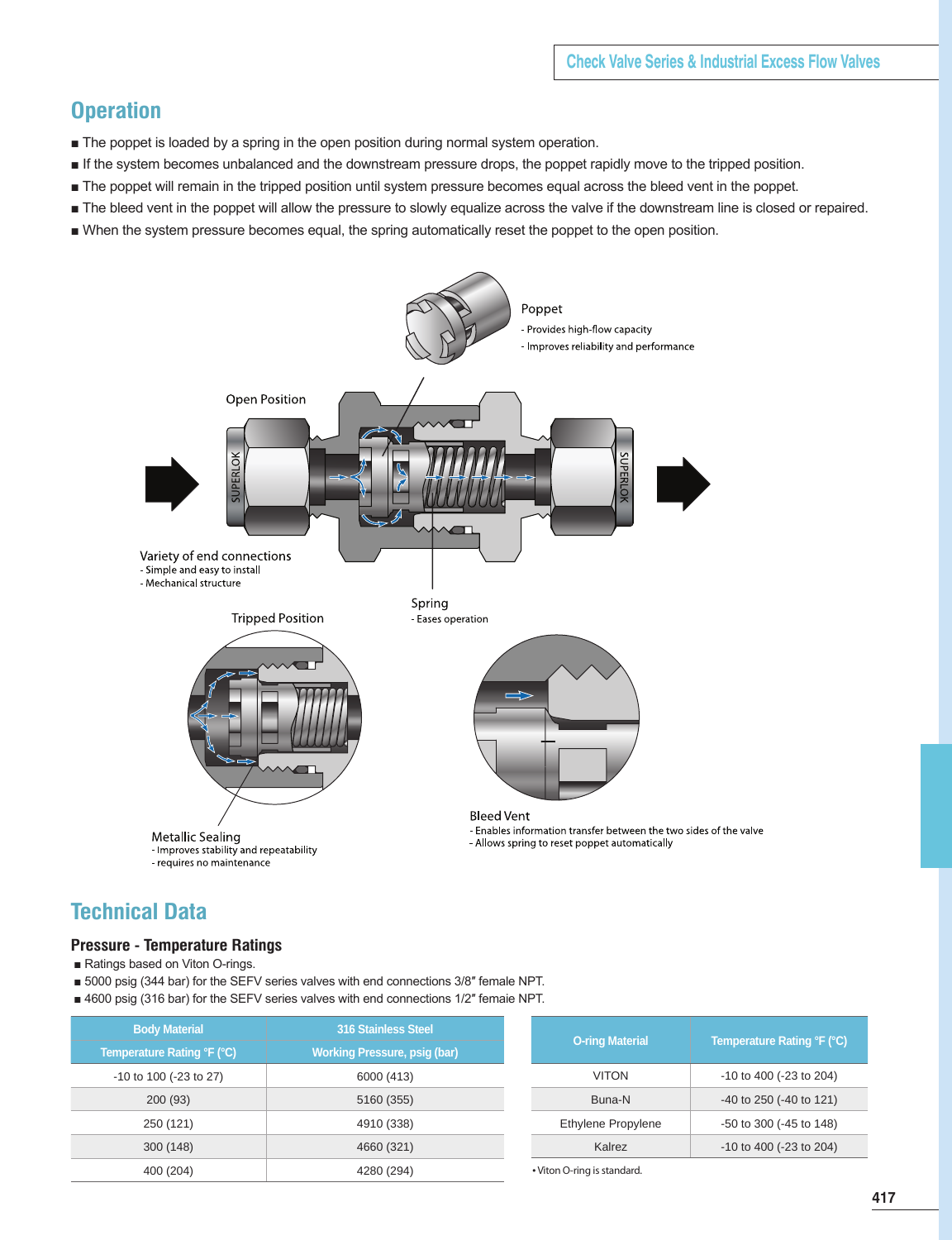## **SEFV Series**



### **Table of Dimensions**

| <b>Part Number</b> |                                 | <b>End Connections</b> |                 | Dimensions, Inch (mm) |                |                |  |
|--------------------|---------------------------------|------------------------|-----------------|-----------------------|----------------|----------------|--|
|                    |                                 | <b>INLET</b>           | <b>OUTLET</b>   | L<br><b>H1</b>        |                | H2             |  |
|                    | S <sub>4</sub><br>1/4" SUPERLOK |                        | 2.43(61.7)      |                       |                |                |  |
|                    | S6M                             |                        | 6mm SUPERLOK    | 2.43(61.7)            |                |                |  |
|                    | F <sub>2N</sub>                 | 1/8" Female NPT        |                 | 1.87(47.5)            |                |                |  |
| SEFV1              | F <sub>4</sub> N                |                        | 1/4" Female NPT | 2.12(53.8)            | 11/16 (17.4)   |                |  |
|                    | M <sub>2N</sub>                 |                        | 1/8" Male NPT   | 1.79(45.5)            |                |                |  |
|                    | M4N                             |                        | 1/4" Male NPT   | 2.17(55.1)            |                |                |  |
|                    | <b>M4N-S4</b>                   | 1/4" Male NPT          | 1/4" SUPERLOK   | 2.30(58.4)            |                |                |  |
|                    | M4N-F4N                         | 1/4" Male NPT          | 1/4" Female NPT | 2.13(54.1)            |                |                |  |
|                    | S <sub>6</sub>                  |                        | 3/8" SUPERLOK   |                       |                |                |  |
|                    | S <sub>8</sub>                  | 1/2" SUPERLOK          |                 | 2.97(75.4)            |                |                |  |
| S8M<br><b>S10M</b> |                                 | 8mm SUPERLOK           |                 | 2.70(68.6)            | 1(25.4)        |                |  |
|                    |                                 |                        | 10mm SUPERLOK   |                       |                |                |  |
|                    | S12M                            |                        | 12mm SUPERLOK   | 2.96(75.2)            |                |                |  |
|                    | F6N                             |                        | 3/8" Female NPT |                       |                |                |  |
| SEFV2              | F8N                             |                        | 1/2" Female NPT | 3.03(77.0)            | $1-1/16(27.0)$ |                |  |
| M <sub>6</sub> N   |                                 | 3/8" Male NPT          |                 | 2.36(59.9)            |                |                |  |
|                    | M8N                             |                        | 1/2" Male NPT   | 2.73(69.3)            |                |                |  |
|                    | <b>M8N-S6</b>                   | 3/8" Male NPT          | 3/8" SUPERLOK   | 2.56(65.0)            |                | 1(25.4)        |  |
|                    | <b>M8N-S8</b>                   | 1/2" Male NPT          | 1/2" SUPERLOK   | 2.85(72.4)            |                |                |  |
|                    | M6N-F6N                         | 3/8" Male NPT          | 3/8" Female NPT | 2.46(62.5)            |                |                |  |
|                    | M8N-F8N                         | 1/2" Male NPT          | 1/2" Female NPT | 2.89(73.4)            | 1(25.4)        | $1-1/16(27.0)$ |  |

• All dimensions in millimeters unless specified as "inch". Dimension are for reference only, subject to change.

• Dimensions based on SUPERLOK nuts finger-tight.

**418** • ISO Tapered Threads are available upon request